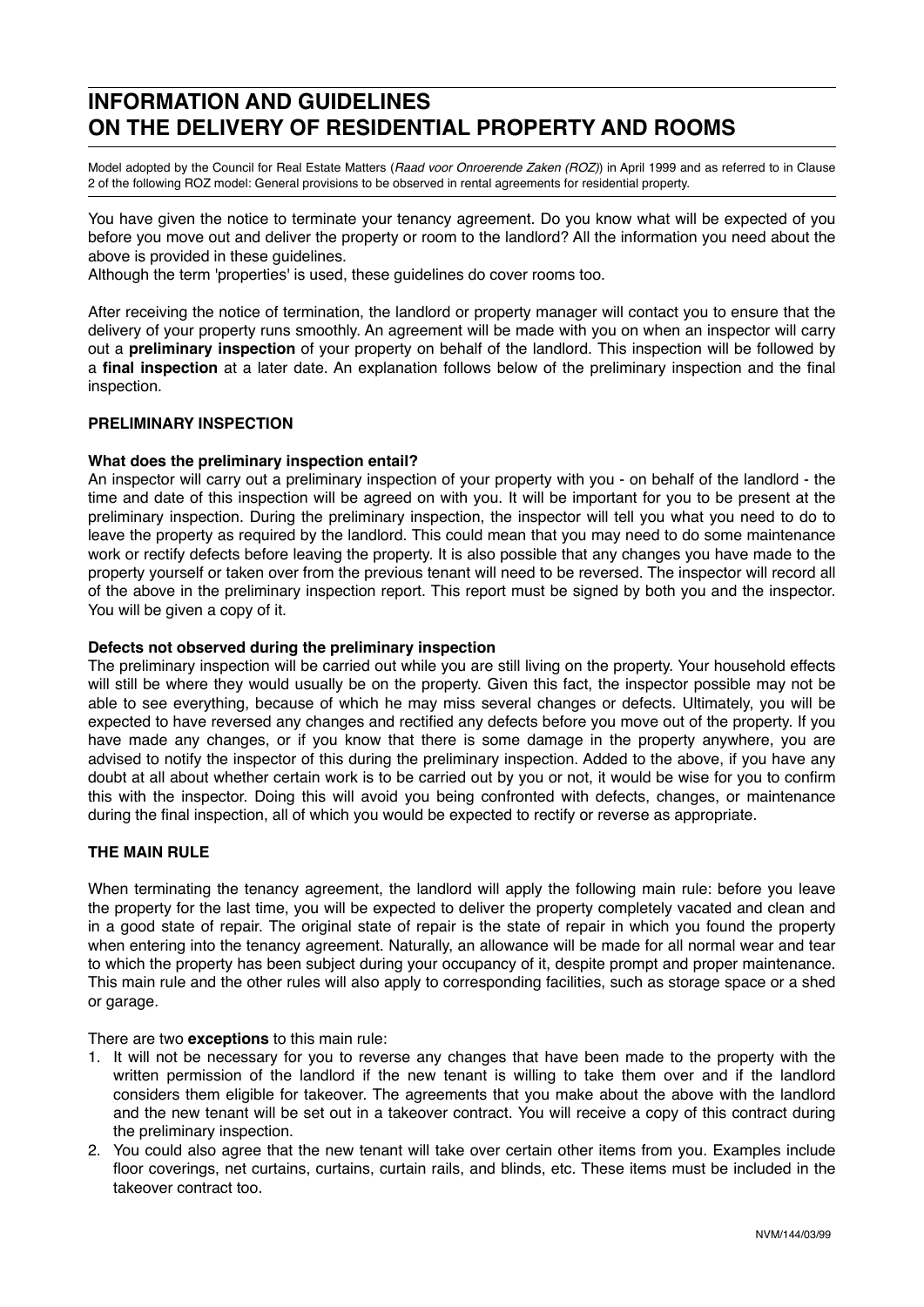If a new tenant may not have been found yet by the time you vacate the property. In this situation, a takeover contract will not be possible. The main rule will then apply in full!

# **FINAL INSPECTION**

## **Delivery**

You will agree with the inspector on a time and date for the joint final inspection of your property. If possible, this appointment will be arranged during the preliminary inspection. The inspector will also prepare a report on the final inspection. This report will be signed by both of you.

The accommodation must be fully vacated and clean at the time of the final inspection. The same will apply if the time of the final inspection does not coincide exactly with the time at which you formally end the tenancy agreement entered into with you. Only those changes and items that the new tenant has agreed to take over and that are included in the takeover contract may be left as they are and do not need to be removed. You will be expected to return the keys to the property during the final inspection.

## **Checks based on the preliminary inspection report**

During the final inspection, the inspector will check whether all of the work indicated in the preliminary inspection report has been done. If this work has not been done or has only been completed in part, this will be noted in the final inspection report. The same will apply to items that you should have removed from the property.

If it becomes clear during the final inspection that the repair work that you were expected to do, as set out in the report on the preliminary inspection, has not been done, the landlord will have this work carried out at your expense. Please bear this in mind.

### **If new defects or changes are found**

Damage, overdue maintenance, other defects, or changes that should have been rectified at your expense may come to light during the final inspection. Damage, overdue maintenance, other defects, or changes that the inspector missed during the preliminary inspection may be discovered too. Any of the above will be included in the final inspection report. Depending on the circumstances, you may be given a short period in which to rectify the defects observed at this stage. If the property has already been rented out again, the landlord will be able to decide not to allow you to carry out the work required in the property following the commencement date of the new tenancy agreement, except where the new tenant permits you to do the work necessary. If the landlord or the new tenant does not permit you to do the work required, if you fail to do the work despite being allowed to do so, or if you carry out the work incorrectly, the landlord will be forced to recover the costs it has incurred for repair or maintenance work from you.

### **CHECKLIST**

A separate checklist is included with these guidelines. This sets out the work you will most commonly be expected to have done before the final inspection. The checklist will enable you to consider this work at an early stage. Please note that the checklist is not exhaustive. However, it is designed to give you the information you will need to be able to check your property yourself.